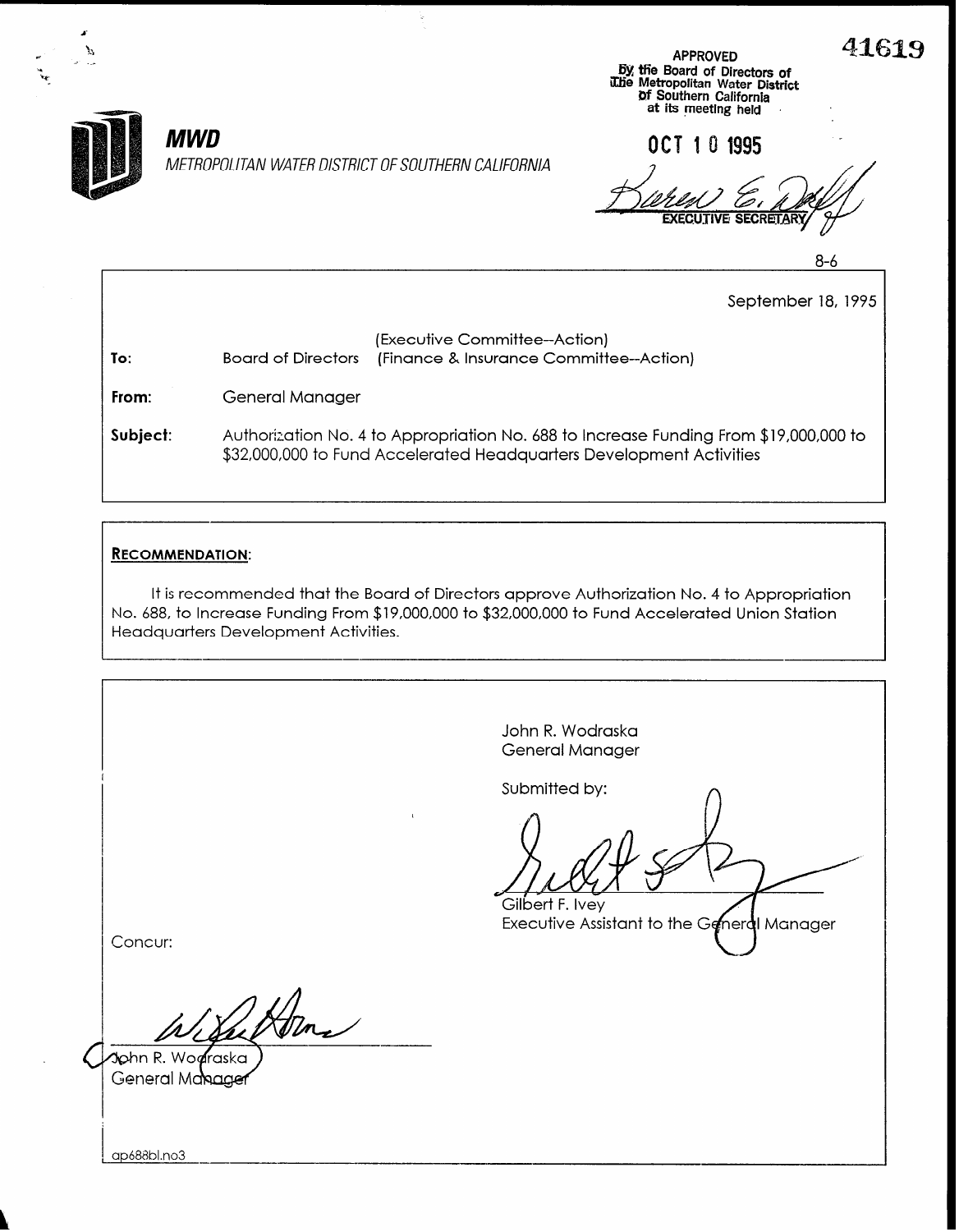

. 'C :\*

| <b>CAPITAL FUNDING REQUEST</b>                                                                                                                                                  |                                                                 |                             |    |                                           |  |                                                  |              |  |
|---------------------------------------------------------------------------------------------------------------------------------------------------------------------------------|-----------------------------------------------------------------|-----------------------------|----|-------------------------------------------|--|--------------------------------------------------|--------------|--|
| <b>PROJECT NAME:</b>                                                                                                                                                            | <b>UNION STATION HEADQUARTERS</b>                               |                             |    |                                           |  |                                                  |              |  |
| <b>APPROPRIATION NO.:</b>                                                                                                                                                       | 688                                                             | <b>FUNDING REQUEST NO.:</b> |    | 4                                         |  | <b>AMOUNT:</b>                                   | \$13,000,000 |  |
| <b>SOURCE OF FUNDS:</b>                                                                                                                                                         | PAY-AS-YOU-GO                                                   |                             |    |                                           |  |                                                  |              |  |
| FY 95/96<br><b>BUDGET:</b><br>$NO$ $\Box$                                                                                                                                       |                                                                 | @\$320,713,300<br>YES Ø     |    |                                           |  | <b>CAPITAL PROGRAM</b><br>PAGE NO. REFERENCE: 75 |              |  |
| <b>PROJECT JUSTIFICATION AND TYPE: (CHECK ALL APPLICABLE)</b>                                                                                                                   |                                                                 |                             |    |                                           |  |                                                  |              |  |
| <b>MEET WATER DEMANDS</b><br><b>MANDATED BY LAW</b><br>ASSET PROTECTION/RISK MGT.<br><b>COST AVOIDANCE</b><br>$\boldsymbol{\mathsf{V}}$<br>OTHER ADMINISTRATIVE HEADQUARTERS TO | REPLACE EXISTING LEASED SPACE<br>(leases begin to expire 12/98) |                             | I√ | <b>NEW FACILITY</b><br><b>IMPROVEMENT</b> |  | <b>REPLACEMENT</b><br><b>EXPANSION</b>           |              |  |

#### PROJECT DESCRIPTION:

In April 1994, the Board of Directors selected Union Station as the site for a future administrative heradquarters of approximately 550,000 species of approximation completion of protote definition of headquarters of approximately 550,000 sf. This new Headquarters is scheduled for completion no<br>later than December 1998, when Metropolitan's California Plaza leases begin to expire. To this end, in July 1994, the Board and July 1994, the Board and and and and a First Appropriation Applies. To this experie amounts of the 30 million and \$3 million and \$3 million, respectively, to fund the preliminary design work and amounts of \$2 million and \$3 million, respectively, to fund preliminary design work and other predevelopment activities. In March 1995, the Board of Directors authorized the General Manager to execute a Development Agreement with Union Station Partners (USP), and a Purchase & Sale Agreement with the Catellus Development Corporation (for the land). Also in March 1995, the Board authorized a Second Amendment of \$14 million to Appropriation No. 688, to fund the Union Station land purchase.

under the supervision of the Board's Task Force to Keview Uffice Space & Building Stre has prepared a Draft Environmental Impact Report (DEIR), and has continued the preliminary design work. On September 12, 1995, the Board instructed staff to "accelerate where possible, the design and construction of a new Headquarters building along the lines proposed in Scheme B-5." Scheme B-5 is a 12-story tower, with a 5-story wing (L-shaped footprint) which will better accommodate the large contiguous space needs of several Metropolitan workgroups. The headquarters building is anticipated to cost approximately \$135 million. A Guaranteed Maximum Contract (G-Max) to establish the final amount of hard costs is currently being negotiated between<br>USP and Charles Pankow Construction, with execution anticipated for April 1996.

On September 19, 1995, the Task Force to Review Office Space & Building Sites recommended approval of the action proposed within this Letter.

Class: 3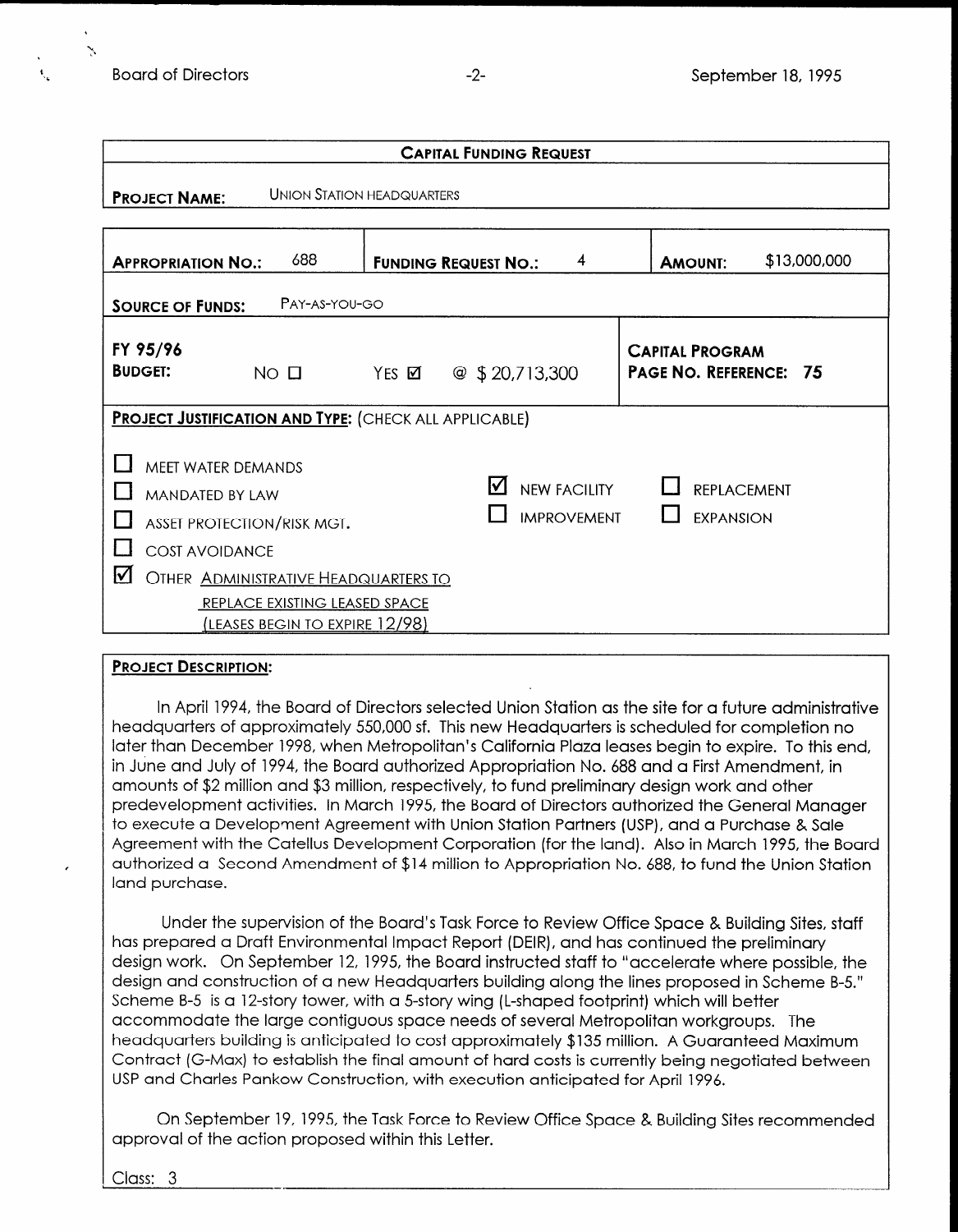#### BENEFIT:

Metropolitan has enjoyed an excellent working relationship with City of Los Angeles staff, including a specific mayoral directive that the City will assist Metropolitan in expediting development issues wherever possible with respect to the Headquarters Project. However, in January 1996, the building code will be revised and this could slow the City's plan-check process somewhat, as City staff familiarize themselves with the new code sections. A pre-1996 design submittal will allow Metropolitan to proceed under the more familiar 1992 rules, with the option to incorporate the 1996 revisions into the Headquarters Project, as applicable. This early submittal will allow Metropolitan to maintain its aggressive project schedule and relocate in advance of its lease expirations at California Plaza. Project delay will force Metropolitan to negotiate a lease extension at California Plaza, at market rates which could be potentially unfavorable.

#### ALTERNATIVE TO PROPOSED ACTION:

Commence with design and construction on the original schedule, which will oblige a post- December submittal of documents for plan-check. An early submittal will not alter the bottomline project cost, however, it will accelerate the expenditure of funds during FY 1995/96. Project acceleration will require funds in addition to the \$20.7 million anticipated at the June 1995 submittal of the FY 1995/96 budget.

#### PROJECT PLAN:

See attachments.

#### CEQA COMPLIANCE / ENVIRONMENTAL DOCUMENTATION:

Pursuant to section 15262 of the California Environmental Quality Act (CEQA) Guidelines, the action reported by the provision of the cultural complete individually act (CEQA) coldentes, the deterministic provisions of the complete studies and the complete studies of the complete studies of the complete studies of the com requested by this letter is exempt from the provisions of CEQA because it involves planning studies for a possible future action. This possible future action is the Board's certification of a Final<br>Environmental Impact Report, in full compliance with CEQA.